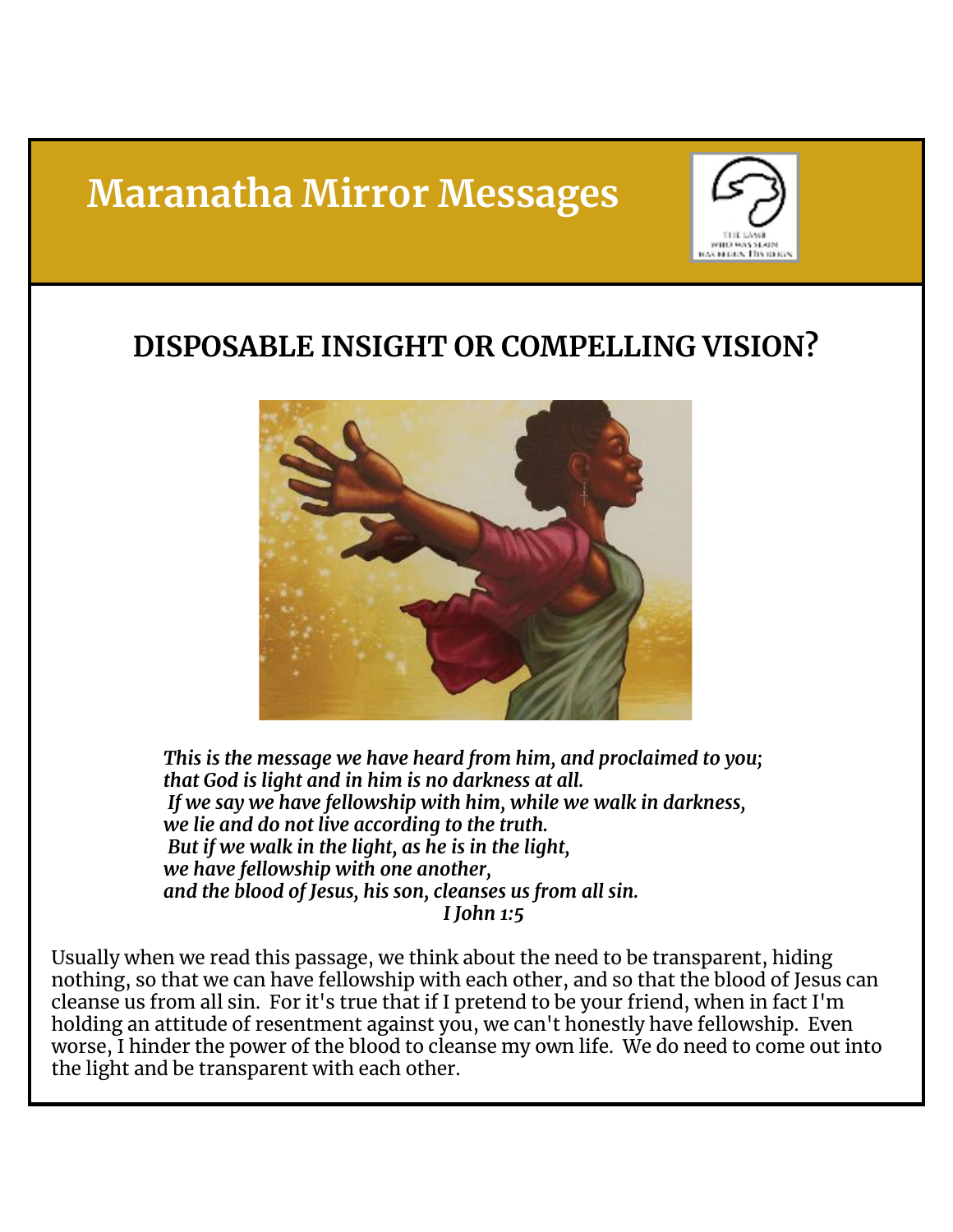But there is another application of this passage which needs our attention.

When God causes light to shine, he not only causes us to see things about ourselves, thus exposing us, but more importantly, he causes us to see something about himself…

#### He reveals himself.

For instance, when Isaiah saw the Lord high and lifted up, he saw light coming to him as revelation. He beheld God as never before; his eyes were opened to God's glory! When Jacob saw the stairway rising to heaven with the glory of God blazing above it, Jacob was receiving revelation. When Mary met the angel, when Paul heard the Lord speaking to him outside Damascus, it was God bursting into our darkness with light, opening a path for us, showing us his love, giving us something that we did not have before.

Similar things have happened in each of our lives. We have had moments when God has given us light, revealed something about himself. Perhaps it occurred through an answer to prayer, or through a word that somebody spoke to us, a stunning converging of circumstances. Suddenly our spiritual eyes were open and we beheld God.



And yet, many times this invasion of light from God doesn't seem to bring about the expected change in our living. Instead of allowing the revelation to become a compelling vision, we restrain it, we somehow diminish it into nothing more than a disposable insight. We cling to our insight for a few days or weeks and then allow it to fade.

Who of us hasn't complained, "God never speaks to me! God never reveals himself to me. Why does he speak to others and not to me?"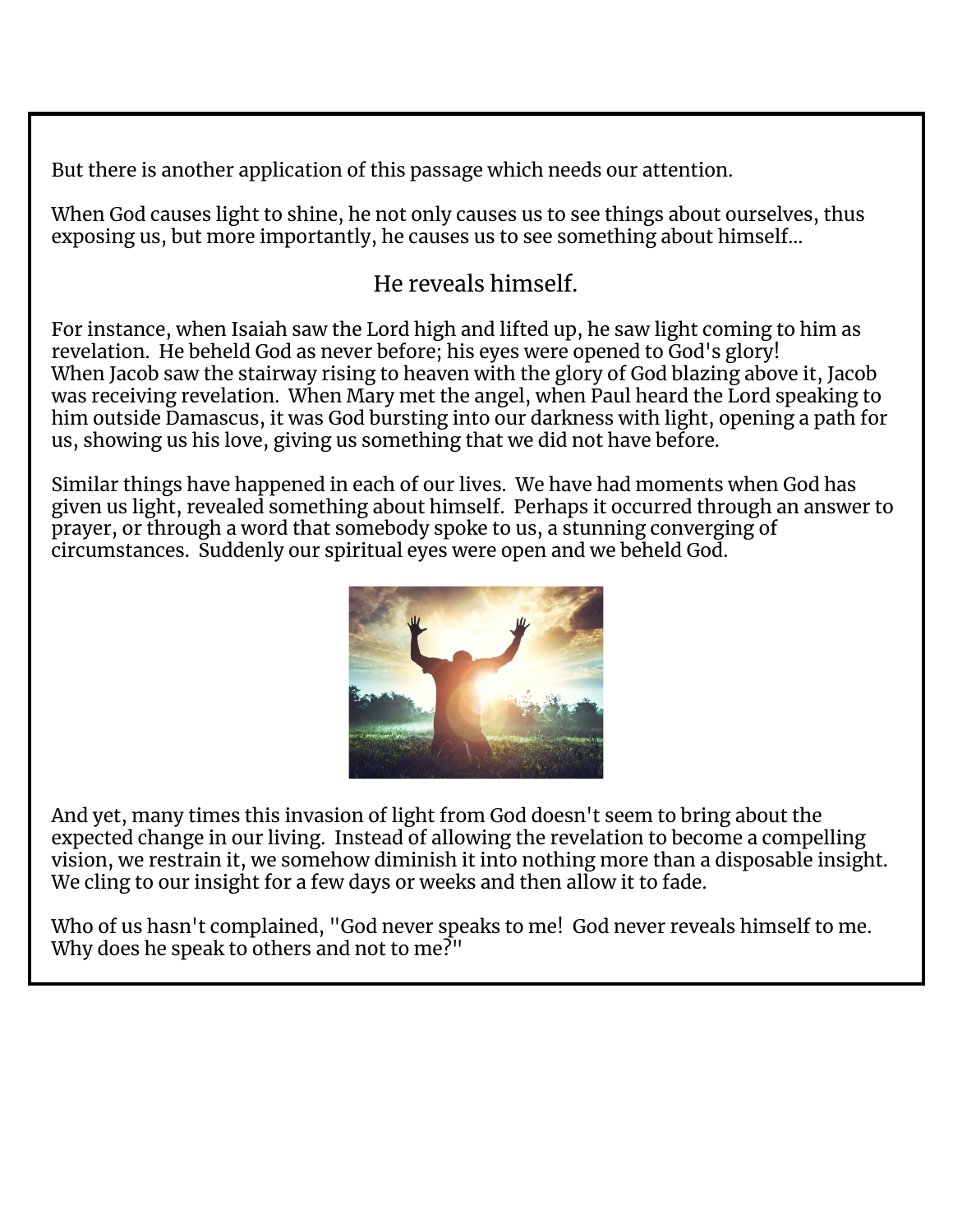

And the Spirit replies, "I have been speaking to you. I have been revealing myself. But it's up to you to take the light I give you and turn it into something more than a disposable insight. Nobody can transform the light I give you into a compelling vision but you."

But how do we do that?

*Now when Jesus came into the district of Caesarea Philippi he asked his disciples, "Who do men say that the Son of Man is?" And they said, "Some say, John the Baptist, others say Elijah, and others Jeremiah, or one of the prophets." He said to them, "But who do you say that I am?" Simon Peter replied, "You are the Christ, the Messiah, the son of the living God." And Jesus answered him, "Blessed are you Simon, son of John, for flesh and blood has not revealed this to you, but my Father who is in heaven. And I tell you, you are Peter, the rock, and on this rock (of your confession) I will build my church, and the gates of death shall not prevail against it." Matthew 16:13-18*

Here was an awesome revelation given to Peter, something that flesh and blood could never have shown him; a revelation that in time, changed his life and the lives of countless other people. Eventually Peter was able by the grace of God, by a miracle from the Father, to have his eyes opened to see that indeed this man that he had been following, was in fact the Messiah.

But that day Peter was not ready to let this revelation become a compelling vision in his life.

He restrained the revelation to the level of a disposable insight.

*"You are the Christ, the son of the living God*" - mighty words, true words, powerful words, but they were like a flash of lightning illuminating the forest. You see the trees and the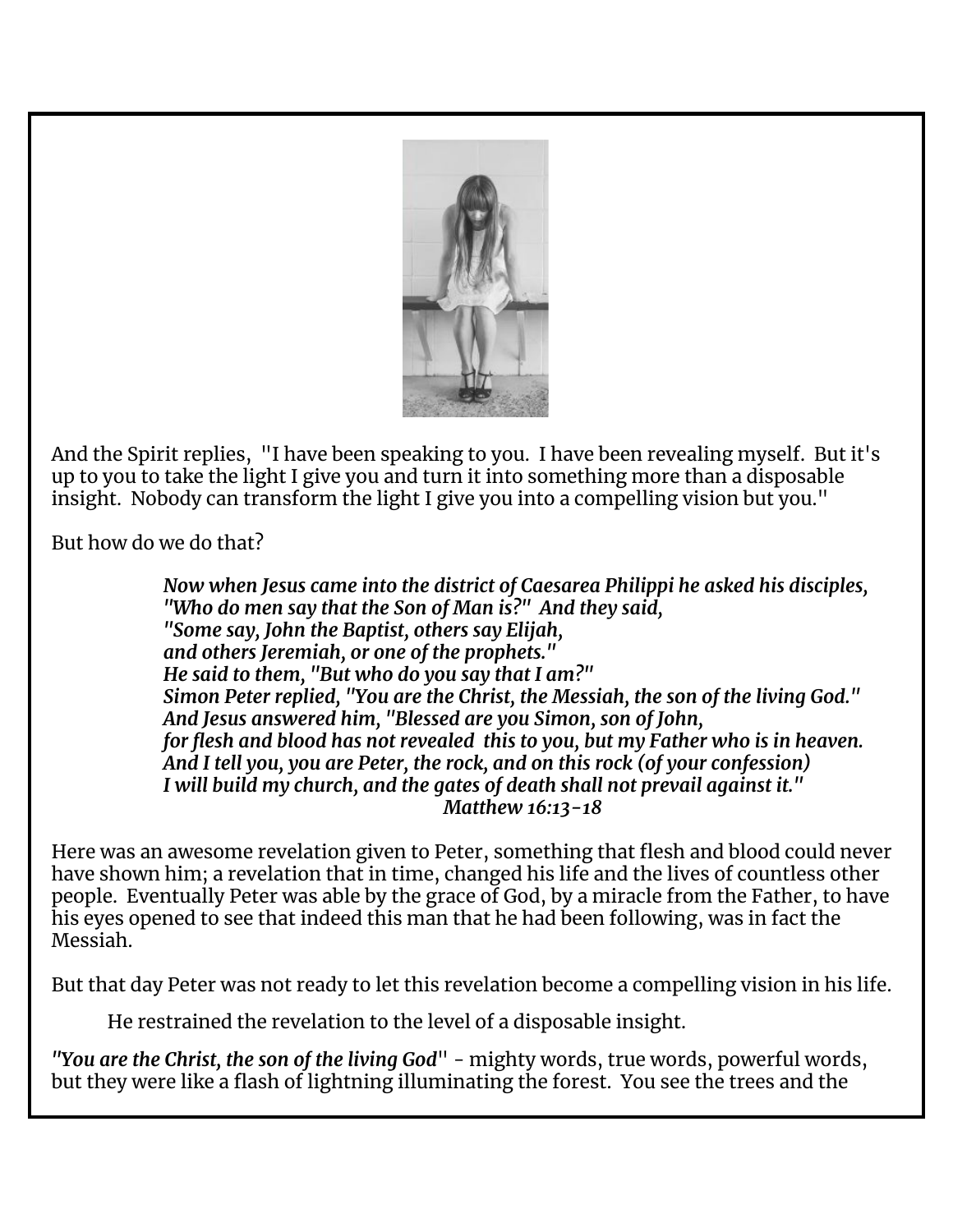river, and over there a cliff, going down 400 feet, that you almost fell from. Then suddenly, darkness again. That's how it was for Peter. The revelation didn't seem to last.

> *From that time Jesus began to show the disciples that he must go to Jerusalem and suffer many things from the elders and chief priests and scribes, and be killed and raised on the third day. And Peter took him and began to rebuke him, saying, "God forbid, Lord! This shall never happen to you." But Jesus turned and said to Peter, "Get behind me Satan. You're a hindrance to me, for you are not on the side of God, but of men." Matthew 16:21*

The same mouth which shortly before said, *"You are the Christ, the son of the living God"*, now says, *"You are not going to a cross! We're not going to let that happen! What are you talking about!!"*

Of course, the time came when Peter was no longer bumbling along with disposable insights; a flash, and then more stumbling, another flash, followed by more stumbling.

Peter arrived at a place where he was consistently driven by a compelling vision.

Listen to Peter in II Peter, chapter One.

*For we did not follow cleverly devised myths when we made known to you the power and coming of our Lord Jesus Christ, but were eyewitnesses of his majesty. For when he received honor and glory from God the Father, and the voice was born to him by the majestic glory, "This is my beloved son with whom I am well pleased", we heard this voice, born from heaven, for we were with him in the holy mountain. And we have the prophetic word made more sure. You will do well to pay attention to this,as to a lamp shining in a dark place, until the day dawns, and the morning star rises in your hearts.*

Now Peter is no longer up and down, in and out, hot and cold. He is consistent. He burns with a steady flame. He has seen light, is walking in the light, and he's teaching others to do the same.

> *This is the message we have received from him and declared to you, that God is light, and in him is no darkness at all. If we say we have fellowship with him, while we walk in darkness, we lie and do not live according to the truth. But, if we walk in the light, as he is in the light, we have fellowship with one another,*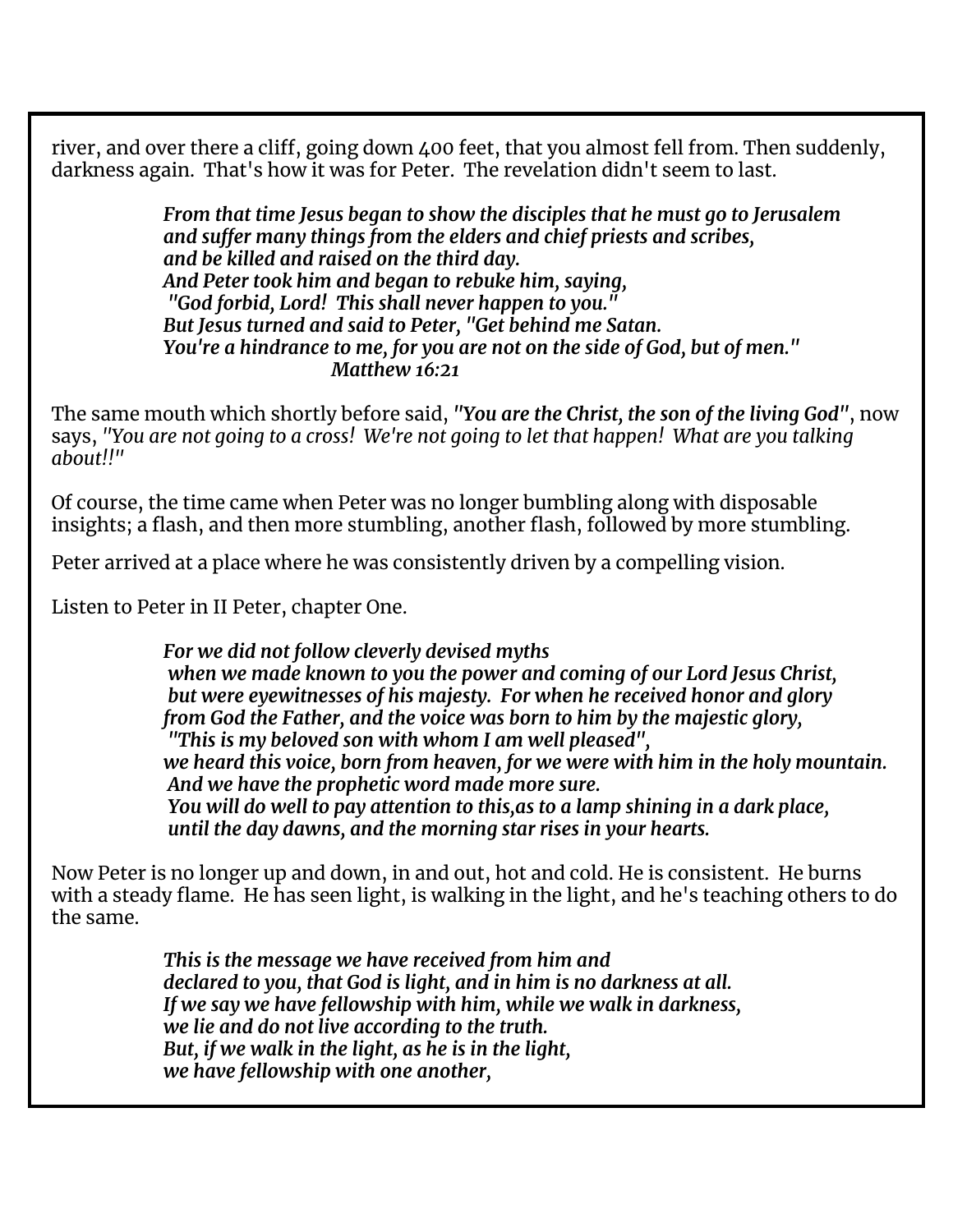*and the blood of Jesus his son, cleanses us from all sin. I John 1:5-7*

*"Arise, shine, for your light has come."*

The light is Jesus revealing himself to us as the Messiah, the First-born of the new creation,

King of kings, and Lord of lords, the One to whom every soul will give account.

He visits us as light, but what we do with the light depends on us.

It's up to us whether this light in us becomes another disposable insight, which we have for a while and lose, or whether it becomes the compelling vision of our lives.

For our Lord's revelation of himself to become our compelling vision we need to do three things:

We need to walk in the vision. We need to share the vision in the body, We need to speak the vision to the world.

## **Walking in the Vision**

First we need to walk in the vision.

*"If we say we have fellowship with him, while we walk in darkness, we lie and do not live according to the truth. But if we walk in the light...."*

If the Lord is showing me that he is the Messiah, that he is the Firstborn of the new creation, that all authority has been given to him, in heaven and on earth, and that I am his disciple, then it's time for me to walk in that reality, to live in it.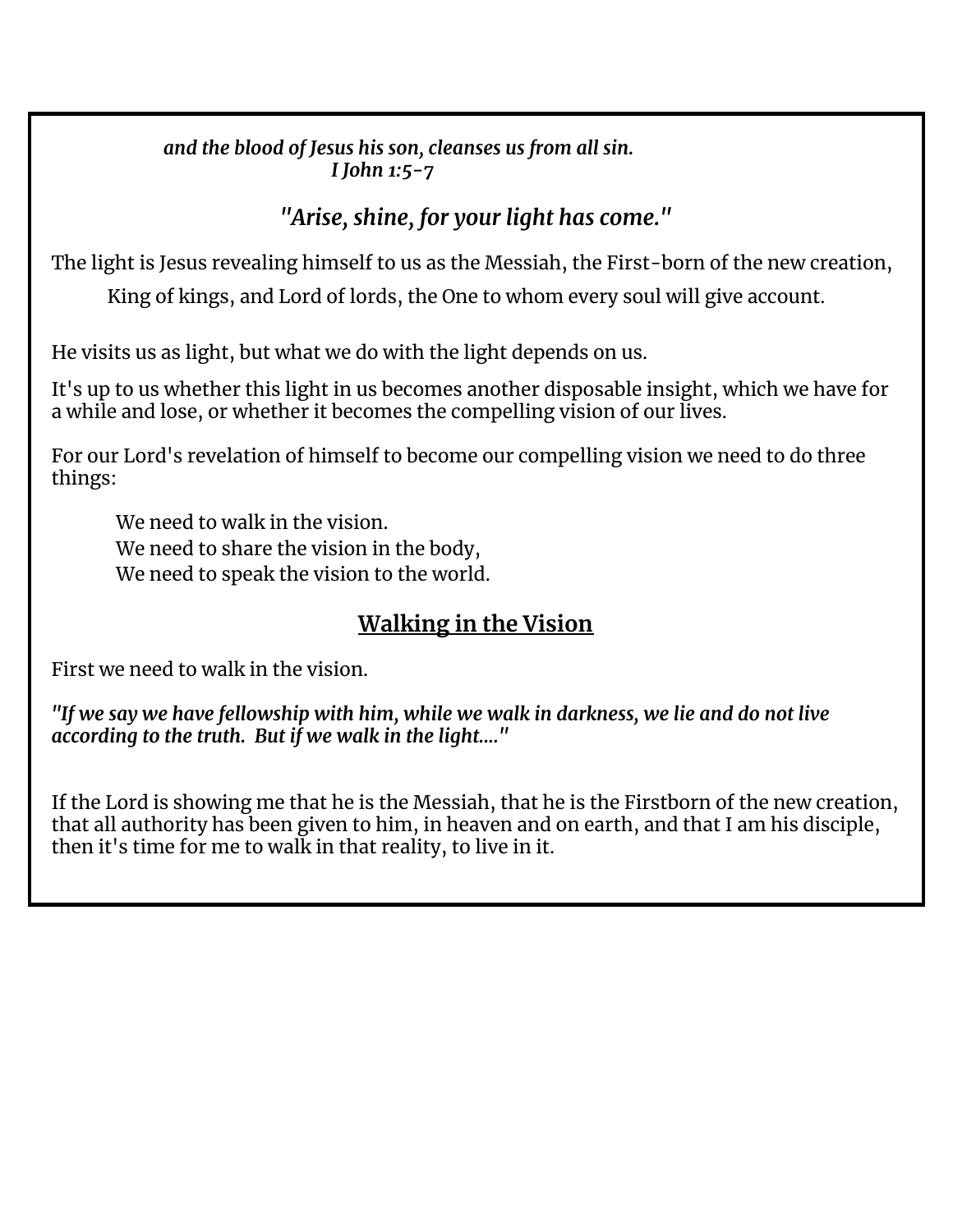

If I see Jesus as the Messiah---my Messiah---and continue to live unto myself, as if he didn't exist, then I'm walking in darkness. I'm not living according to the truth.

But if I conform my daily life to this revelation, if I begin to live as one who knows that Jesus as the Messiah, then I'm walking in the light, and this vision becomes the driving force in my life.

When the light came to Mary, she walked in it. She said, "*Be it unto me according to your word. Behold, I am your hand-maiden." "Whatever you want to do with me, Lord, here I am. I offer my body to you as a living sacrifice."*

Mary walked in the light.

When Isaiah saw the light, he walked in it. *"Here I am. Send me." And the Lord said, "Go*."

And he went.

A blinding light stopped Saul of Tarsus in his tracks, and he said, *"What do you want me to do, Lord?" "Go into the city and you'll be told what to do."*

And he went.

Jesus tells us that we are the light of the world, and that we are to let our light shine. He follows this awesome announcement by giving specific instruction as to how we are to let our light shine. Matthew 5, 6 and 7, is our Master's clear instruction for his sons and daughters of light.

All we have to do is start walking in this light, and it becomes our compelling vision.

If the Lord Jesus says, *"Go into your room, shut the door, and pray to your Father in secret,"* instead of tucking this command away for future consideration, I simply obey. I get up earlier in the morning, find a place where I can be alone, and begin to pray to my Father in secret. I offer myself to him as a living sacrifice, this day, each day.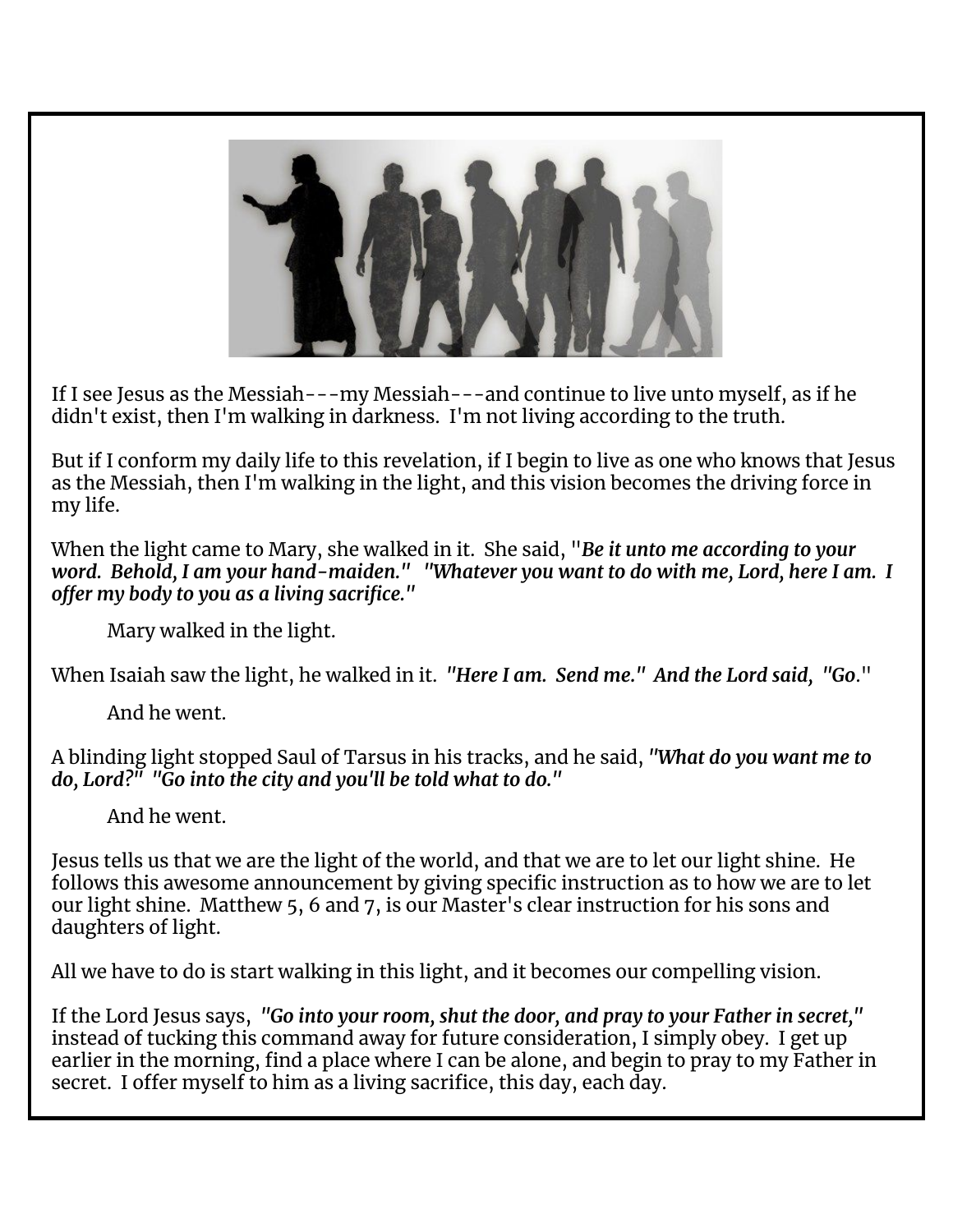Now, I'm walking in the light. And the light is becoming a compelling vision in my life.

When Jesus says, *"Seek first the kingdom of God and his righteousness, and all these things will be yours as well,* " I conform my life to this word of light. I begin to change the way I use my time, the way I handle my money.

I'm starting to walk in the light.

When the Master says, *"Be merciful, as your heavenly Father is merciful,"* I make a fresh effort to be considerate of my wife, my husband, the people I work with. I pray for my enemies. I strive to show genuine kindness to people around me. As I'm doing this, I'm walking in the light, and the revelation becomes a compelling vision, consistently guiding me through good times and bad.

#### **Sharing the Vision**

We need to share the vision in the fellowship.

*Let the word of Christ dwell in you richly, as you teach and admonish one another in all wisdom, and as you sing psalms and hymns and spiritual songs with all thankfulness in your hearts to God. Colossians 3:16*



The minute Jesus brings me to himself, he also brings me into unity with brothers and sisters in the Body. I'm part of his body whether I want to be or not. Just as surely as I was born into a family at my first birth, I was born into a family at my second birth. These men and women in the fellowship where the Lord places me are my brothers and sisters, and I am theirs.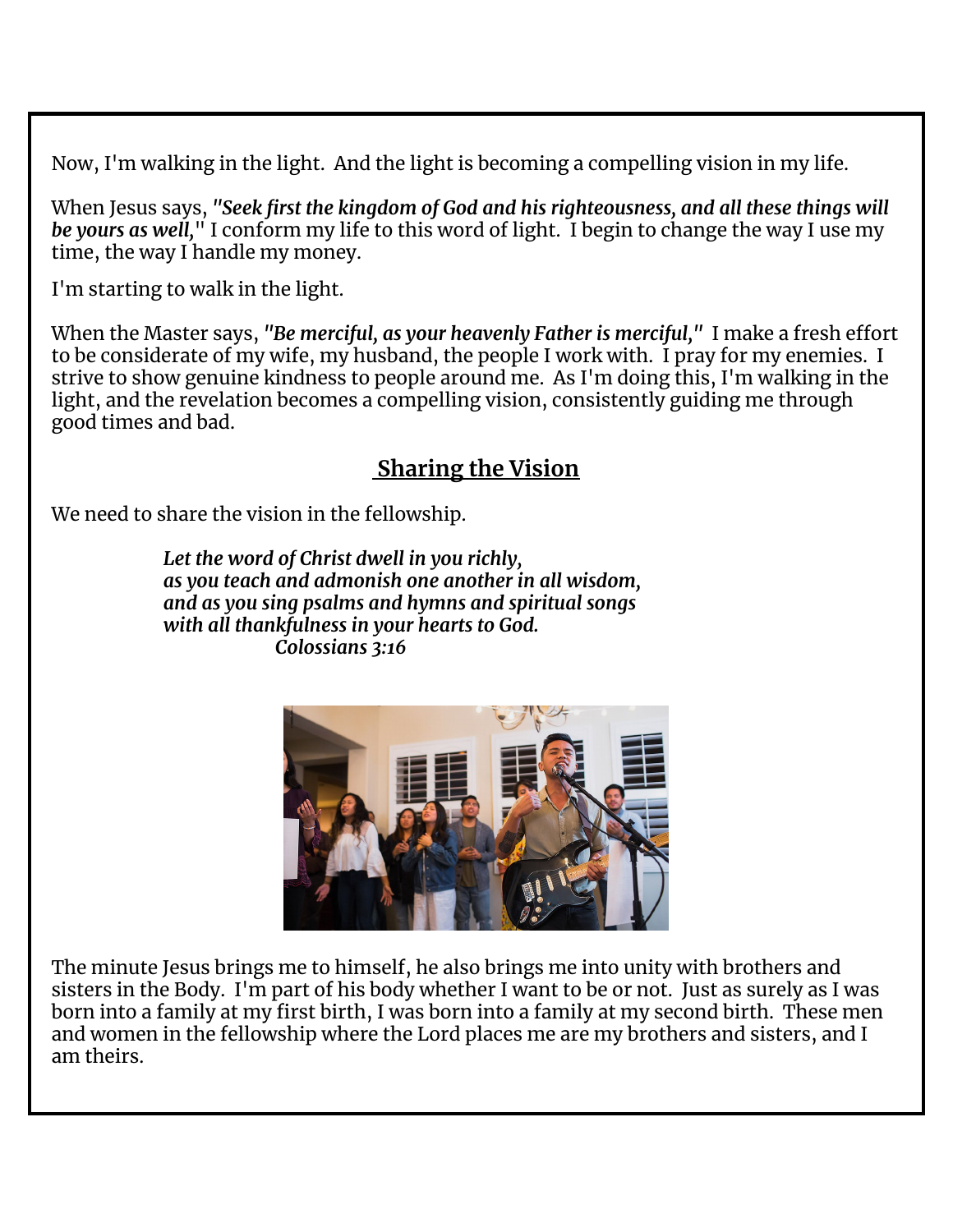When he gives me vision, I take that vision, and begin to live it in the body.

And as I do, the vision creates fellowship.



Walls come down.

Attitudes change.

We begin to encourage each other.

We share with each other.

We talk with each other, we work together in the Vineyard; we have fellowship.

If I take the revelation God gives me, and go off by myself, and write a book about it, the revelation dies. But if I take the revelation God gives me, and begin to live it in the fellowship, the revelation becomes vision for me and for the body; we grow in the Lord together. So for my sake and for the sake of all the others, I need to be in the assembly faithfully---when we worship the Master, when we break bread, when we feed on his living words.

Moreover, we also need a time during each week, where we can be in a more informal fellowship of sharing with each other. Maybe It's a small gathering on Tuesday morning, maybe it's Wednesday night in a larger group, maybe it's a women's support group, or a men's prayer fellowship, maybe it's a lunch hour Bible study, or a Bible study in somebody's home. If you can't find a place that fits your schedule, start something in your own home or somebody else's. Two or three people together sharing life in the Lord.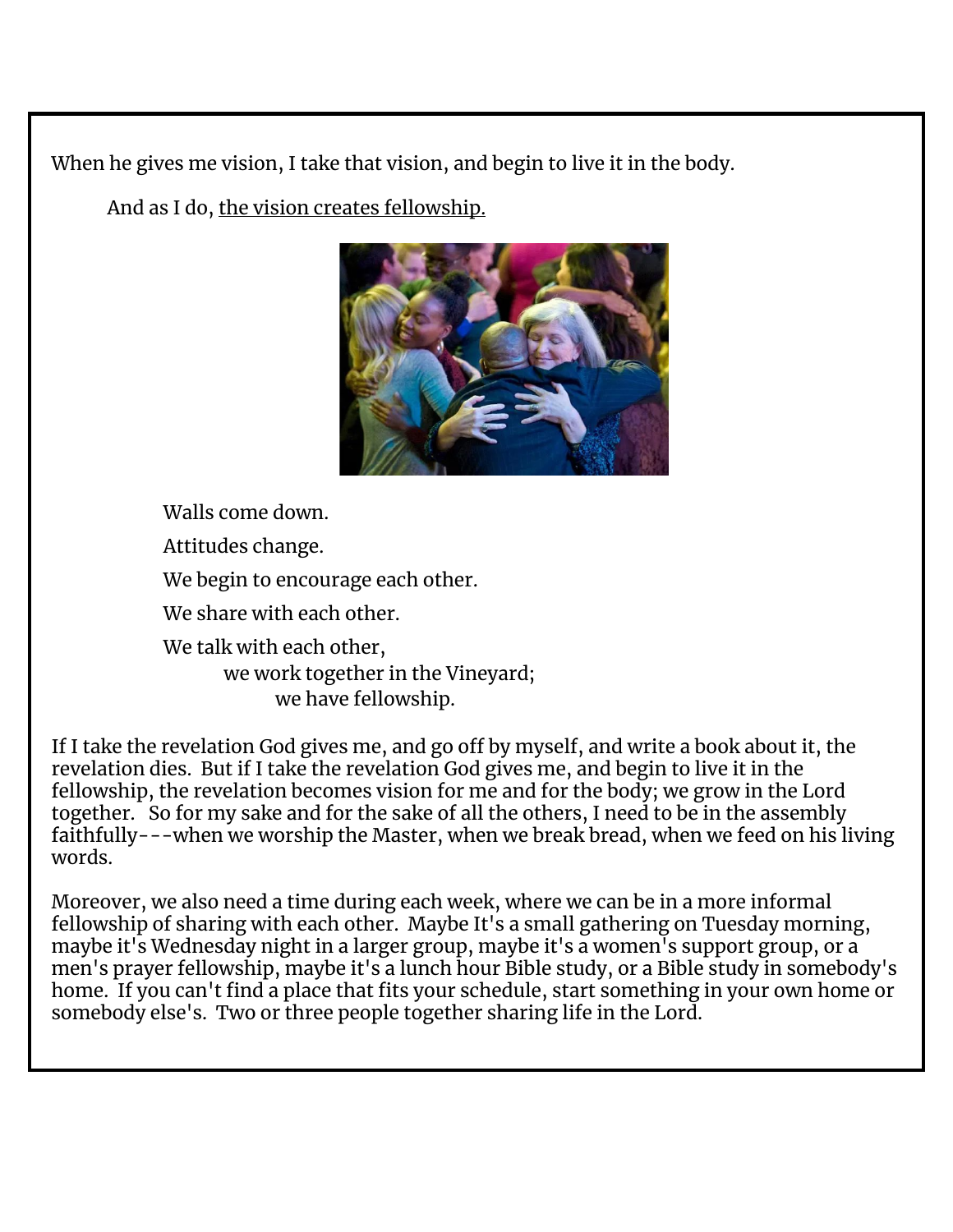

No complaining, no gossiping. Just sharing the vision. An hour together to share the vision, pray, and we're on our way.

As we share the vision in fellowship with each other, it becomes stronger and more alive.

### **Speaking the vision**

We need to proclaim the vision to the world.

*So they called them and charged them not to speak or teach at all in the name of Jesus. But Peter and John answered them, "Whether it is right, in the sight of God, to listen to you rather than God, you must judge. For we cannot but speak what we have seen and heard." Acts 4: 18-20*

*"We have to speak. If you want to put us in jail, put us in jail, but we're going to keep talking. We're going to do this."*

Peter now has a compelling vision, driving his life.

He is speaking it boldly to the world. Whatever the cost to him may be, he's going to speak.

In the same way, if God has shown me that Jesus is my Lord, and that he is coming again to judge the earth, how can I be ashamed of the truth?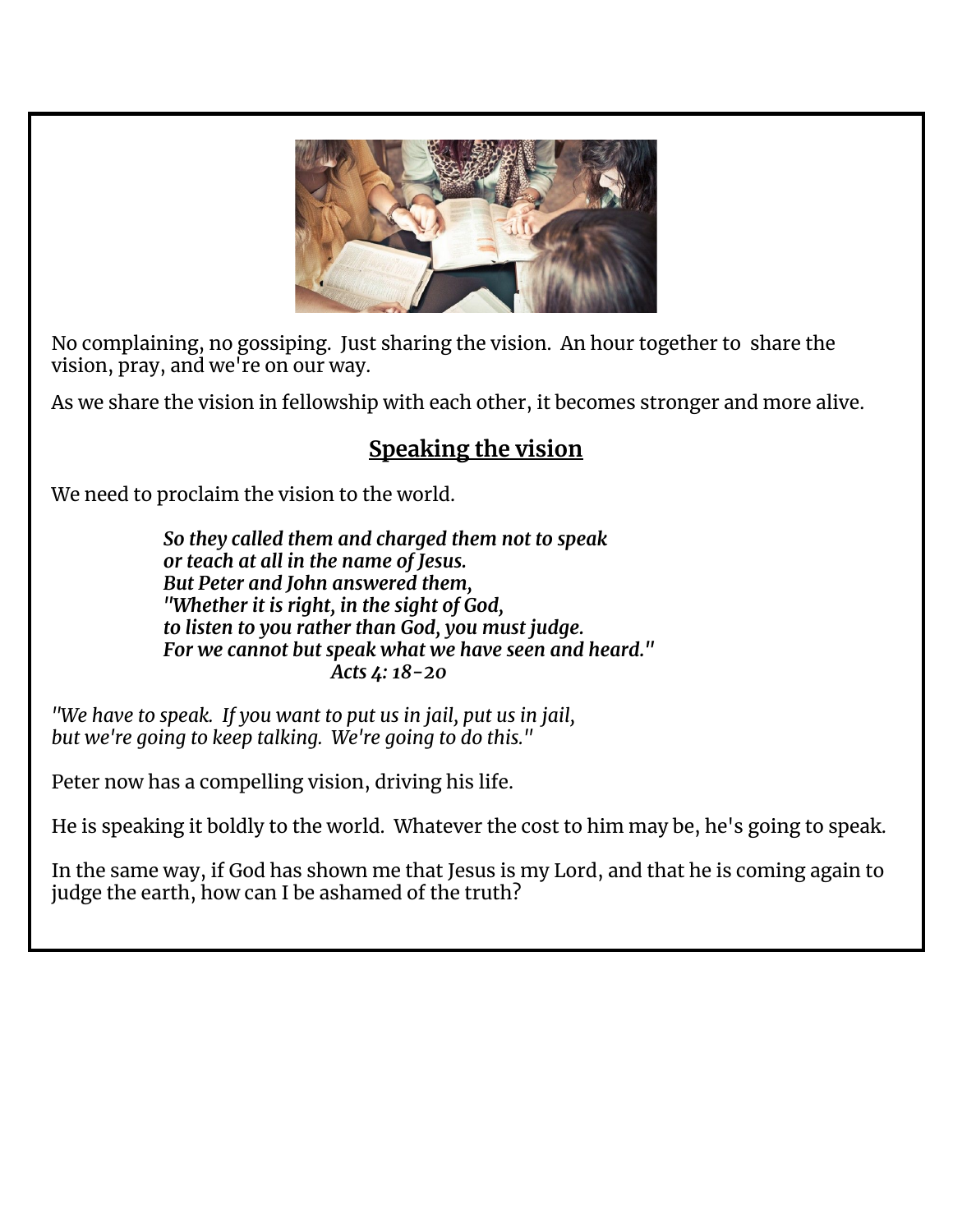

How can I be timid about sharing it? What am I afraid of?

If he is risen from the dead, and if he is King of kings and Lord of lords, what more helpful message do we have for this troubled earth?

As we speak with boldness, and with consistency, the revelation becomes vision. And the vision becomes clearer and brighter.

It bursts into flame and spreads from our mouths to the ears and eyes of those around us, like fire.



The day of disposable insights is over.

The idea of getting a flash of insight, going with it for awhile, drying up, getting another one, going with it for awhile, and drying up; that's not the answer.

God has something so much better for us.

#### **The light has come.**

The Spirit of the Lord is with us as I write these words….and as you read them.